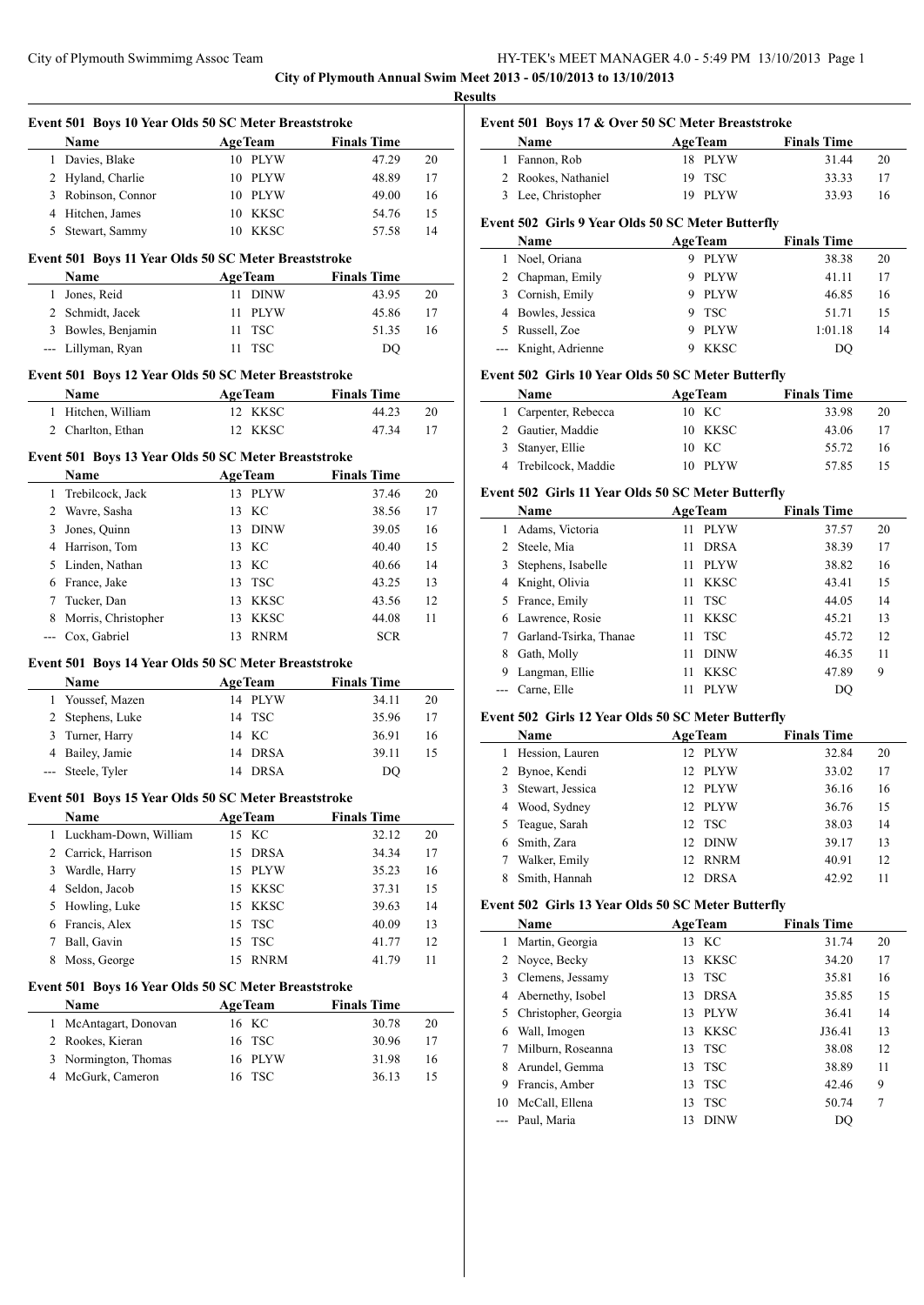**City of Plymouth Annual Swim Meet** 

|                | Event 502 Girls 14 Year Olds 50 SC Meter Butterfly          |                                       |                      |          |
|----------------|-------------------------------------------------------------|---------------------------------------|----------------------|----------|
|                | Name                                                        | <b>AgeTeam</b>                        | <b>Finals Time</b>   |          |
|                | 1 Kahraman, Defne                                           | 14 PLYW                               | 32.00                | 20       |
|                | 2 McLaren, Sid                                              | 14 PLYW                               | 32.06                | 17       |
| 3              | Murdoch, Millie                                             | 14 KC                                 | 33.05                | 16       |
| 4              | Gribble, Rebecca                                            | 14 PLYW                               | 33.08                | 15       |
| 5              | O'Reilly, Brittaney                                         | 14 KC                                 | 33.27                | 14       |
| 6              | Davies, Aimee                                               | 14 KC                                 | 35.46                | 13       |
|                | 7 Harris, Olivia                                            | 14 DINW                               | 39.02                | 12       |
|                | --- Seabrooke, Nicolette                                    | 14 PLYW                               | <b>SCR</b>           |          |
|                | Event 502 Girls 15 Year Olds 50 SC Meter Butterfly          |                                       |                      |          |
|                | Name                                                        | <b>AgeTeam</b>                        | <b>Finals Time</b>   |          |
|                | 1 Rowland, Lucy                                             | 15 PLYW                               | 31.26                | 20       |
| 2              | Noyce, Emma                                                 | 15 KKSC                               | 32.21                | 17       |
| 3              | Want, Katie                                                 | <b>RNRM</b><br>15                     | 34.09                | 16       |
|                | Event 502 Girls 16 Year Olds 50 SC Meter Butterfly          |                                       |                      |          |
|                | Name                                                        | <b>AgeTeam</b>                        | <b>Finals Time</b>   |          |
|                | 1 Picillo, Leah                                             | 16 KC                                 | 31.27                | 20       |
| 2              | Grace, Jenny                                                | 16 KKSC                               | 31.56                | 17       |
| 3              | Carpenter, Jessica                                          | 16 KC                                 | 31.87                | 16       |
| 4              | Stringer, Alysia                                            | 16 KKSC                               | 37.67                | 15       |
| 5              | Marks, Chloe                                                | 16 TSC                                | 42.44                | 14       |
|                |                                                             |                                       |                      |          |
|                | Event 502 Girls 17 & Over 50 SC Meter Butterfly             |                                       |                      |          |
|                | Name                                                        | AgeTeam                               | <b>Finals Time</b>   |          |
| 1              | Moss, Berchadette                                           | 18 PLYW                               | 32.27                | 20       |
| 2              | Teague, Elizabeth                                           | 17<br><b>TSC</b>                      | 37.03                | 17       |
| 3              | Porter, Nicola                                              | <b>RNRM</b><br>18                     | 38.10                | 16       |
|                | 4 Porter, Zoe                                               | 20 RNRM                               | 40.59                | 15       |
|                | Event 503 Boys 200 SC Meter Freestyle Relay                 |                                       |                      |          |
|                | <b>Team</b>                                                 | Relay                                 | <b>Finals Time</b>   |          |
|                | 1 PLYW                                                      | A                                     | 1:41.09              | 40       |
| $\overline{2}$ | <b>TSC</b>                                                  | A                                     | 1:44.75              | 34       |
| 3              | <b>KKSC</b>                                                 | A                                     | 1:49.37              | 32       |
| 4              | <b>TSC</b>                                                  | B                                     | 1:52.39              | 30       |
|                | 5 PLYW                                                      | B                                     | 1:53.28              | 28       |
|                | Event 504 Girls 200 SC Meter Freestyle Relay                |                                       |                      |          |
|                | <u>Team</u>                                                 | Relay                                 | <b>Finals Time</b>   |          |
| 1              | <b>PLYW</b>                                                 | A                                     | 1:54.96              | 40       |
| 2              | <b>PLYW</b>                                                 | B                                     | 1:56.89              | 34       |
| 3              | KKSC                                                        | A                                     | 1:58.40              | 32       |
| 4              | <b>TSC</b>                                                  | A                                     | 2:10.62              | 30       |
| 5              | <b>TSC</b>                                                  | B                                     | 2:13.61              | 28       |
|                |                                                             |                                       |                      |          |
|                | Event 505 Boys 11 Year Olds 1500 SC Meter Freestyle<br>Name | <b>AgeTeam</b>                        | <b>Finals Time</b>   |          |
| 1              | Davies, Adam                                                | <b>PLYW</b><br>11                     | 18:11.10             | 20       |
| 2              | Dodds, Dominic                                              | 11<br><b>PLYW</b>                     | 21:40.08             | 17       |
| 3              | Jones, Reid                                                 | 11<br><b>DINW</b>                     | 22:27.63             | 16       |
|                |                                                             |                                       |                      |          |
|                | Event 505 Boys 13 Year Olds 1500 SC Meter Freestyle         |                                       |                      |          |
|                | Name                                                        | <b>AgeTeam</b>                        | <b>Finals Time</b>   |          |
| 1              | Linden, Nathan                                              | KC<br>13                              | 18:27.93             | 20       |
| 2              | Jones, Quinn                                                | <b>DINW</b><br>13                     | 20:11.05             | 17       |
| 3<br>4         | Cusack, Ben<br>France, Jake                                 | <b>KKSC</b><br>13<br><b>TSC</b><br>13 | 21:10.25<br>21:36.80 | 16<br>15 |
|                |                                                             |                                       |                      |          |

|              | 5 Morris, Christopher                                       | 13 KKSC            | 23:15.55             | 14                         |
|--------------|-------------------------------------------------------------|--------------------|----------------------|----------------------------|
|              | Event 505 Boys 14 Year Olds 1500 SC Meter Freestyle         |                    |                      |                            |
|              | Name                                                        | <b>AgeTeam</b>     | <b>Finals Time</b>   |                            |
|              | 1 Youssef, Mazen                                            | 14 PLYW            | 18:37.98             | 20                         |
|              |                                                             |                    |                      |                            |
|              | Event 505 Boys 15 Year Olds 1500 SC Meter Freestyle         |                    |                      |                            |
|              | Name                                                        | <b>AgeTeam</b>     | <b>Finals Time</b>   |                            |
|              | 1 Anderson, James                                           | 15 TSC             | 18:12.76             | 20                         |
|              | 2 Francis, Alex                                             | 15 TSC             | 20:41.80             | 17                         |
|              | --- Andrews, Connor                                         | 15 PLYW            | <b>DNF</b>           |                            |
|              | Event 506 Girls 10 Year Olds 800 SC Meter Freestyle         |                    |                      |                            |
|              | Name                                                        | <b>AgeTeam</b>     | <b>Finals Time</b>   |                            |
|              | 1 Cragg, Megan                                              | 10 PLYW            | 12:42.42             | 20                         |
|              | 2 Cusack, Charlotte                                         | 10 KKSC            | 14:32.23             | 17                         |
|              |                                                             |                    |                      |                            |
|              | Event 506 Girls 11 Year Olds 800 SC Meter Freestyle         |                    |                      |                            |
|              | Name                                                        | <b>AgeTeam</b>     | <b>Finals Time</b>   |                            |
|              | 1 Wilkins, Vicki<br>2 Dolton, Laura                         | 11 PLYW            | 10:37.14             | 20                         |
|              |                                                             | 11 PLYW<br>11 KKSC | 11:19.78<br>14:10.24 | 17                         |
|              | 3 Knight, Olivia                                            |                    |                      | 16                         |
|              | Event 506 Girls 12 Year Olds 800 SC Meter Freestyle         |                    |                      |                            |
|              | Name                                                        | <b>AgeTeam</b>     | <b>Finals Time</b>   |                            |
|              | 1 Marles, Maisie                                            | 12 PLYW            | 11:31.77             | 20                         |
|              | 2 Smith, Zara                                               | 12 DINW            | 11:37.07             | 17                         |
|              | Event 506 Girls 13 Year Olds 800 SC Meter Freestyle         |                    |                      |                            |
|              | Name                                                        | <b>AgeTeam</b>     | <b>Finals Time</b>   |                            |
|              | 1 Craigie, Charlotte                                        | 13 DINW            | 10:18.10             | 20                         |
|              | 2 Christopher, Georgia                                      | 13 PLYW            | 11:20.80             | 17                         |
|              | 3 Paul, Maria                                               | 13 DINW            | 11:34.05             | 16                         |
|              | 4 Francis, Amber                                            |                    |                      |                            |
|              |                                                             |                    |                      |                            |
|              |                                                             | 13 TSC             | 11:39.05             |                            |
|              | Event 506 Girls 14 Year Olds 800 SC Meter Freestyle         |                    |                      |                            |
|              | Name                                                        | <b>AgeTeam</b>     | <b>Finals Time</b>   |                            |
|              | 1 Gribble, Rebecca                                          | 14 PLYW            | 10:02.39             |                            |
|              | 2 Moore, Victoria                                           | 14 KC              | 10:17.98             |                            |
|              | 3 Hoppins, Skye                                             | 14 PLYW            | 10:37.44             |                            |
|              | 4 Harris, Olivia                                            | 14 DINW            | 11:25.86             | 15<br>20<br>17<br>16<br>15 |
|              | 5 King, Bethany                                             | 14 KKSC            | 11:30.84             |                            |
|              |                                                             |                    |                      |                            |
|              | Event 506 Girls 15 Year Olds 800 SC Meter Freestyle<br>Name | <b>AgeTeam</b>     | <b>Finals Time</b>   |                            |
|              | 1 Fairbairn, Corrie                                         | 15 PLYW            | 9:45.21              |                            |
|              | 2 Noyce, Emma                                               | 15 KKSC            | 9:53.81              |                            |
|              |                                                             |                    |                      |                            |
|              | Event 506 Girls 16 Year Olds 800 SC Meter Freestyle         |                    |                      |                            |
|              | Name                                                        | <b>AgeTeam</b>     | <b>Finals Time</b>   |                            |
|              | 1 Picillo, Leah                                             | 16 KC              | 9:27.94              |                            |
|              | 2 Stringer, Alysia                                          | 16 KKSC            | 11:20.56             | 14<br>20<br>17<br>20<br>17 |
|              | 3 Marks, Chloe                                              | 16 TSC             | 13:33.35             | 16                         |
|              | Event 506 Girls 17 & Over 800 SC Meter Freestyle            |                    |                      |                            |
|              | Name                                                        | <b>AgeTeam</b>     | <b>Finals Time</b>   |                            |
| 1            | Edwards, Harriet                                            | 17 TSC             | 10:59.85             |                            |
|              |                                                             |                    |                      |                            |
|              | Event 601 Boys 11 Year Olds 100 SC Meter Freestyle          |                    |                      |                            |
|              | Name                                                        | <b>AgeTeam</b>     | <b>Finals Time</b>   |                            |
| $\mathbf{1}$ | Greenwood, Will<br>2 Jones, Reid                            | 11 PLYW<br>11 DINW | 1:07.55<br>1:13.53   | 20<br>20<br>17             |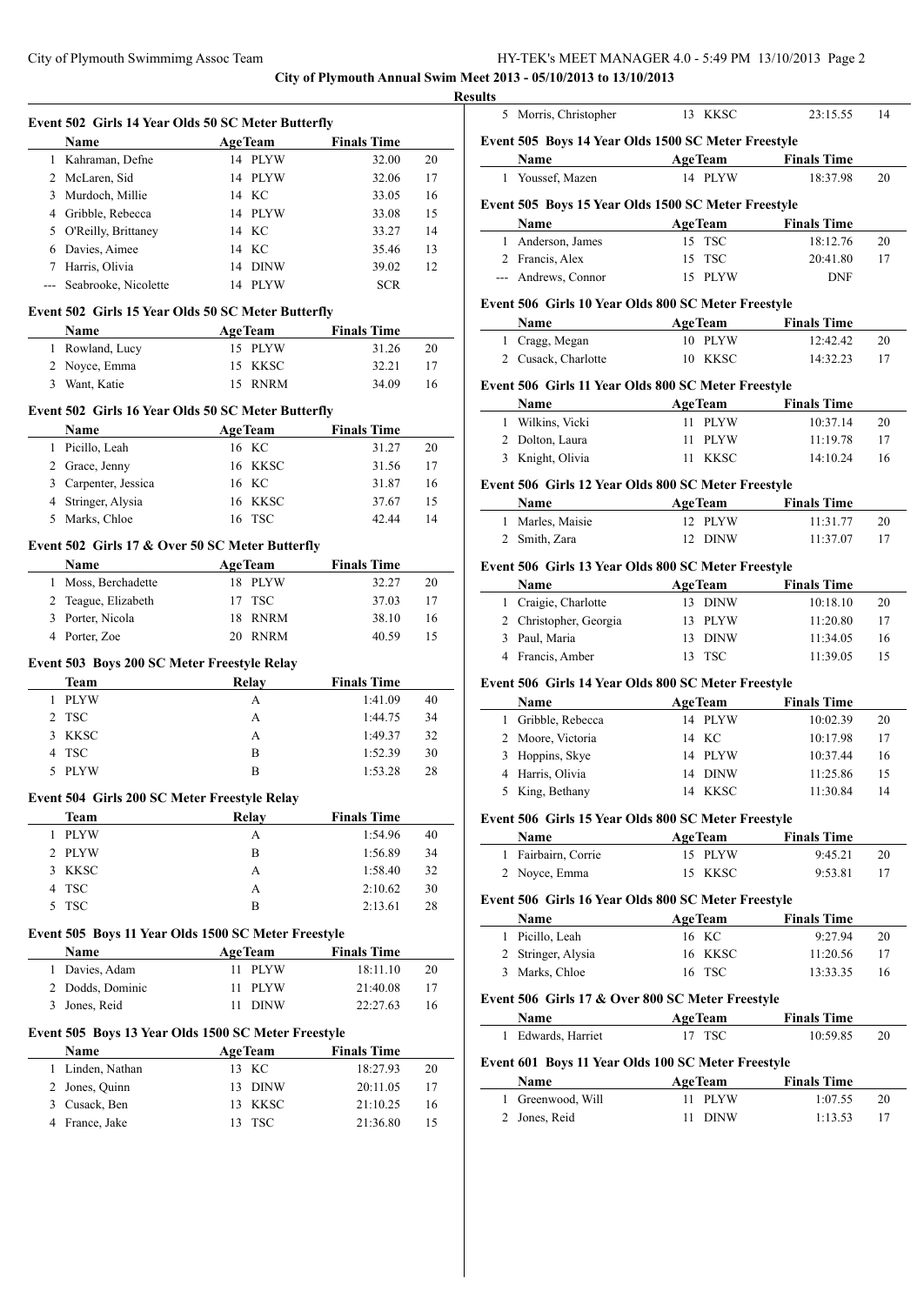**City of Plymouth Annual Swim Meet 2013 - 05/10/2013 to 13/10/2013**

|     | (Event 601 Boys 11 Year Olds 100 SC Meter Freestyle) |                   |                    |    |
|-----|------------------------------------------------------|-------------------|--------------------|----|
|     | Name                                                 | <b>AgeTeam</b>    | <b>Finals Time</b> |    |
|     | 3 Schmidt, Jacek                                     | <b>PLYW</b><br>11 | 1:18.92            | 16 |
|     | 4 Lillyman, Ryan                                     | <b>TSC</b><br>11  | 1:26.66            | 15 |
|     | 5 Bowles, Benjamin                                   | <b>TSC</b><br>11  | 1:27.38            | 14 |
|     | 6 Close, James                                       | <b>TSC</b><br>11  | 1:27.83            | 13 |
|     | 7 Plumb, Matt                                        | <b>DINW</b><br>11 | 1:29.46            | 12 |
| 8   | Jamieson, Jack                                       | 11 KKSC           | 1:30.59            | 11 |
|     |                                                      |                   |                    |    |
|     | Event 601 Boys 12 Year Olds 100 SC Meter Freestyle   |                   |                    |    |
|     | Name                                                 | <b>AgeTeam</b>    | <b>Finals Time</b> |    |
|     | 1 Rayment, Ethan                                     | 12 PLYW           | 1:05.35            | 20 |
|     | 2 Hutchin, Jack                                      | 12 KC             | 1:07.56            | 17 |
|     | 3 Hitchen, William                                   | 12 KKSC           | 1:10.98            | 16 |
|     | 4 Charlton, Ethan                                    | 12 KKSC           | 1:11.86            | 15 |
|     | 5 Green, William                                     | 12 DINW           | 1:17.73            | 14 |
|     | 6 Sharam, Lewis                                      | 12 KKSC           | 1:23.38            | 13 |
| 7   | Cade, Sam                                            | 12 TSC            | 1:26.28            | 12 |
|     | Event 601 Boys 13 Year Olds 100 SC Meter Freestyle   |                   |                    |    |
|     | Name                                                 | <b>AgeTeam</b>    | <b>Finals Time</b> |    |
| 1   | Allinson, James                                      | 13 PLYW           | 1:03.82            | 20 |
|     | 2 Linden, Nathan                                     | KC<br>13          | 1:04.81            | 17 |
|     | 3 Jones, Quinn                                       | 13 DINW           | 1:05.33            | 16 |
|     | 4 Harrison, Tom                                      | 13 KC             | 1:06.10            | 15 |
|     | 5 Trebilcock, Jack                                   | 13 PLYW           | 1:06.79            | 14 |
|     | 6 Walters, Kalon                                     | <b>DRSA</b><br>13 | 1:08.01            | 13 |
|     | 7 France, Jake                                       | <b>TSC</b><br>13  | 1:08.68            | 12 |
| 8   | Wavre, Sasha                                         | 13 KC             |                    | 11 |
|     |                                                      |                   | 1:09.05            |    |
| 9   | Morris, Christopher                                  | 13 KKSC           | 1:13.80            | 9  |
| 10  | Tucker, Dan                                          | 13<br><b>KKSC</b> | 1:15.59            | 7  |
|     |                                                      |                   | <b>SCR</b>         |    |
| --- | Cox, Gabriel                                         | 13<br><b>RNRM</b> |                    |    |
|     | Event 601 Boys 14 Year Olds 100 SC Meter Freestyle   |                   |                    |    |
|     | <b>Name</b>                                          | <b>AgeTeam</b>    | <b>Finals Time</b> |    |
| 1   | Rayment, Callum                                      | 14 PLYW           | 57.65              | 20 |
| 2   | Staig, Benjamin                                      | 14 KC             | 59.26              | 17 |
| 3   | Turner, Harry                                        | 14 KC             | 1:01.01            | 16 |
|     | 4 Bailey, Jamie                                      | 14 DRSA           | 1:02.23            | 15 |
|     | 5 Stephens, Luke                                     | 14 TSC            | 1:02.64            | 14 |
|     |                                                      |                   |                    |    |
|     | Event 601 Boys 15 Year Olds 100 SC Meter Freestyle   |                   |                    |    |
|     | <b>Name</b>                                          | <b>AgeTeam</b>    | <b>Finals Time</b> |    |
|     | 1 Andrews, Connor                                    | 15 PLYW           | 56.74              | 20 |
|     | 2 Luckham-Down, William                              | 15 KC             | 56.98              | 17 |
|     | 3 Anderson, James                                    | <b>TSC</b><br>15  | 59.91              | 16 |
|     | 4 Stanyer, Toby                                      | 15 KC             | 1:01.16            | 15 |
|     | 5 Ball, Gavin                                        | 15<br><b>TSC</b>  | 1:01.20            | 14 |
| 6   | Wardle, Harry                                        | <b>PLYW</b><br>15 | 1:01.35            | 13 |
| 7   | Seldon, Jacob                                        | <b>KKSC</b><br>15 | 1:01.64            | 12 |
| 8   | Francis, Alex                                        | 15<br><b>TSC</b>  | 1:04.78            | 11 |
|     | 9 Moss, George                                       | <b>RNRM</b><br>15 | 1:07.15            | 9  |
| --- | Howling, Luke                                        | <b>KKSC</b><br>15 | DQ                 |    |
|     | Event 601 Boys 16 Year Olds 100 SC Meter Freestyle   |                   |                    |    |
|     | Name                                                 | <b>AgeTeam</b>    | <b>Finals Time</b> |    |
|     | 1 Normington, Thomas                                 | 16 PLYW           | 55.21              | 20 |
|     | 2 Ivanov, Nikita                                     | 16 KC             | 56.08              | 17 |
| 3   | McGurk, Cameron                                      | <b>TSC</b><br>16  | 57.02              | 16 |

| 5 McAntagart, Donovan | 16 KC   | 58.21   | 14 |  |
|-----------------------|---------|---------|----|--|
| 6 King, Ben           | 16 KKSC | 58.95   | 13 |  |
| 7 Thompson, Harry     | 16 TSC  | 1:00.37 | 12 |  |
| 8 Christie, Jonathan  | 16 DRSA | 1:01.56 | 11 |  |
|                       |         |         |    |  |

# **Event 601 Boys 17 & Over 100 SC Meter Freestyle**

| Name               | <b>AgeTeam</b> | <b>Finals Time</b> |    |
|--------------------|----------------|--------------------|----|
| 1 Dorey, Robert    | 17 KKSC        | 54.71              | 20 |
| 2 Lee, Christopher | 19 PLYW        | 55.59              | 17 |
| 3 Fannon, Rob      | 18 PLYW        | 55.89              | 16 |
| 4 Li, Terence      | 20 DRSA        | 57 15              |    |

## **Event 602 Girls 10 Year Olds 100 SC Meter Breaststroke**

| <b>Name</b>          | <b>AgeTeam</b> |             | <b>Finals Time</b> |    |
|----------------------|----------------|-------------|--------------------|----|
| 1 Carpenter, Rebecca | $10$ KC        |             | 1:27.02            | 20 |
| 2 McCoy, Georgia     | 10             | <b>DRSA</b> | 1:48.51            | 17 |
| 3 Cragg, Megan       | 10             | <b>PLYW</b> | 1:50.79            | 16 |
| 4 Coleman, Jasmin    | 10             | <b>DRSA</b> | 1:51.89            | 15 |
| 5 Trebilcock, Maddie | 10             | <b>PLYW</b> | 1:53.53            | 14 |
| Wall, Alice          | 10             | <b>KKSC</b> | 1:55.08            | 13 |
| Sharam, Lana         |                | <b>KKSC</b> | 1:57.00            | 12 |

#### **Event 602 Girls 11 Year Olds 100 SC Meter Breaststroke**

|    | Name               |    | <b>AgeTeam</b> | <b>Finals Time</b> |         |    |
|----|--------------------|----|----------------|--------------------|---------|----|
| 1  | Jones, Ella-Louise | 11 | <b>PLYW</b>    |                    | 1:25.91 | 20 |
| 2  | Howard, Lauren     | 11 | <b>PLYW</b>    |                    | 1:28.50 | 17 |
| 3  | Dolton, Laura      | 11 | <b>PLYW</b>    |                    | 1:36.74 | 16 |
| 4  | Carne, Elle        | 11 | <b>PLYW</b>    |                    | 1:40.64 | 15 |
| 5  | Langman, Ellie     | 11 | <b>KKSC</b>    |                    | 1:46.42 | 14 |
| 6  | White, Maddie      | 11 | <b>PLYW</b>    |                    | 1:48.50 | 13 |
| 7  | Gath, Molly        | 11 | <b>DINW</b>    |                    | 1:48.79 | 12 |
| 8  | Abrahams, Arpitha  | 11 | <b>PLYW</b>    |                    | 1:50.05 | 11 |
| 9  | Pitt, Lucy         | 11 | <b>DINW</b>    |                    | 1:51.87 | 9  |
| 10 | Mumford, Sophie    | 11 | <b>PLYW</b>    |                    | 1:53.85 | 7  |
| 11 | Zaffiro, Tegan     | 11 | <b>KKSC</b>    |                    | 1:58.55 | 6  |
| 12 | Ayres, Alice       | 11 | <b>DINW</b>    |                    | 2:09.69 | 5  |
| 13 | Wilcox, Elizabeth  | 11 | <b>PLYW</b>    |                    | 2:32.47 | 4  |

#### **Event 602 Girls 12 Year Olds 100 SC Meter Breaststroke**

|   | Name                 |     | <b>AgeTeam</b> | <b>Finals Time</b> |    |  |  |
|---|----------------------|-----|----------------|--------------------|----|--|--|
|   | Bynoe, Kendi         | 12. | PLYW           | 1:27.14            | 20 |  |  |
|   | 2 De Jager, Emma     |     | 12 PLYW        | 1:29.64            | 17 |  |  |
|   | 3 Teague, Sarah      |     | 12 TSC         | 1:32.35            | 16 |  |  |
|   | 4 Mockridge, Heather |     | 12 KKSC        | 1:37.44            | 15 |  |  |
|   | 5 Yeoman, Cara       |     | 12 KKSC        | 1:38.91            | 14 |  |  |
|   | 6 Marles, Maisie     |     | 12 PLYW        | 1:40.90            | 13 |  |  |
|   | Smith, Hannah        | 12. | <b>DRSA</b>    | 1:42.87            | 12 |  |  |
| 8 | Stewart, Jessica     |     | <b>PLYW</b>    | 1:43.44            | 11 |  |  |

#### **Event 602 Girls 13 Year Olds 100 SC Meter Breaststroke**

|   | Name                 |     | <b>AgeTeam</b> | <b>Finals Time</b> |    |
|---|----------------------|-----|----------------|--------------------|----|
|   | Williams, Charlotte  | 13  | <b>PLYW</b>    | 1:27.32            | 20 |
|   | 2 Craigie, Charlotte | 13. | <b>DINW</b>    | 1:28.01            | 17 |
|   | 3 Lee, Isobel        |     | 13 KKSC        | 1:29.02            | 16 |
|   | 4 Abernethy, Isobel  | 13  | <b>DRSA</b>    | 1:34.43            | 15 |
|   | 5 Francis, Amber     |     | 13 TSC         | 1:35.86            | 14 |
| 6 | Martin, Georgia      |     | 13 KC          | 1:35.92            | 13 |
|   | Clemens, Jessamy     | 13  | - TSC          | 1:38.79            | 12 |
| 8 | Wall, Imogen         | 13  | <b>KKSC</b>    | 1:40.35            | 11 |
| 9 | Arundel, Gemma       | 13  | TSC            | 1:40.86            | 9  |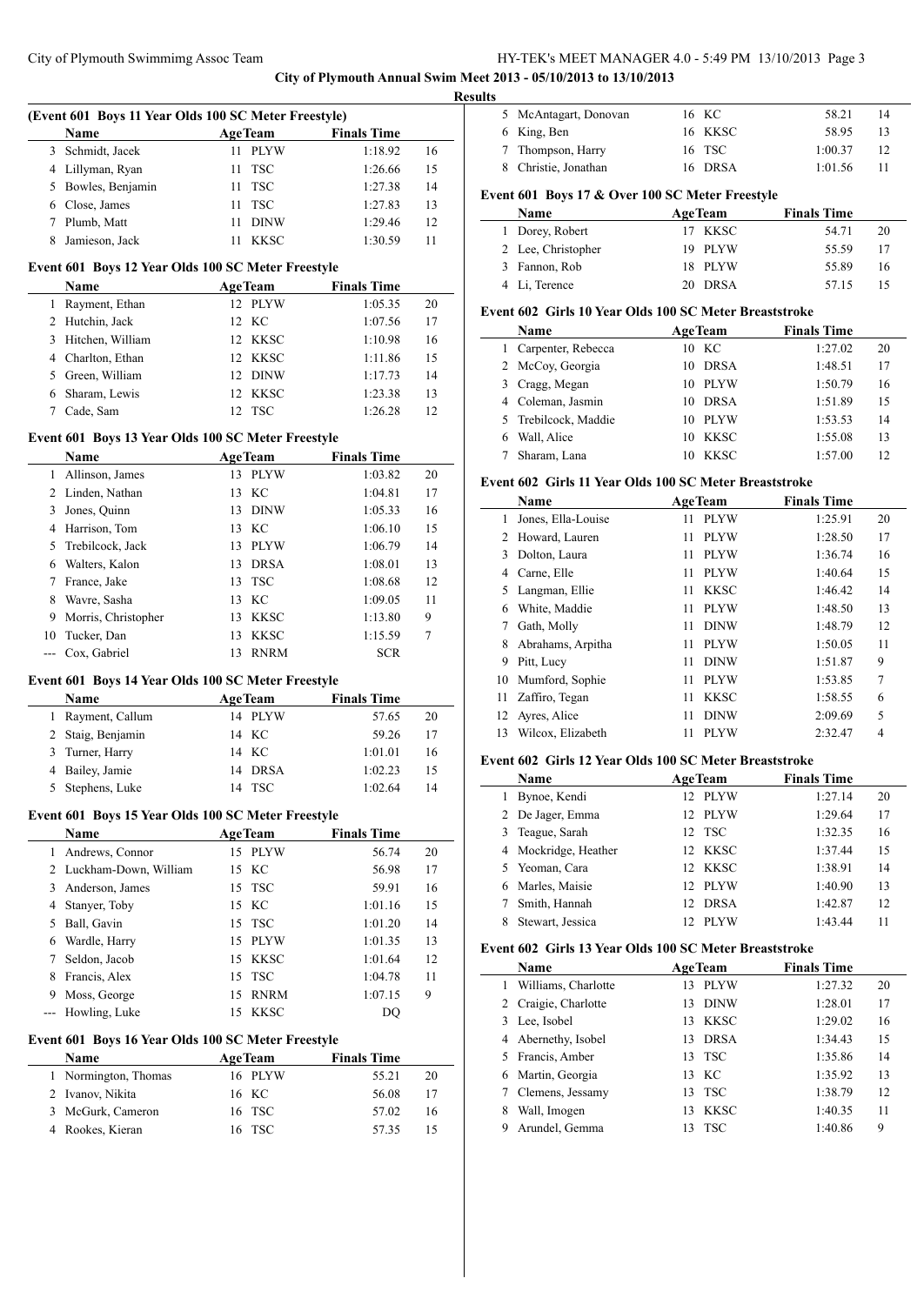**City of Plymouth Annual Swim Meet 2013 - 05/10/2013 to 13/10/2013**

 $\overline{\phantom{a}}$ 

 $\overline{\phantom{0}}$ 

|                | (Event 602 Girls 13 Year Olds 100 SC Meter Breaststroke) |                         |                             |    |
|----------------|----------------------------------------------------------|-------------------------|-----------------------------|----|
|                | Name                                                     | <b>AgeTeam</b>          | <b>Finals Time</b>          |    |
| 10             | McLachlan, Emily                                         | 13 PLYW                 | 1:41.38                     | 7  |
| 11             | Kellett, Alice                                           | 13<br>RNRM              | 1:43.58                     | 6  |
|                | 12 Paul, Maria                                           | 13 DINW                 | 1:44.77                     | 5  |
|                | 13 Crutchley, Zoe                                        | 13 PLYW                 | 1:44.86                     | 4  |
|                | 14 McCall, Ellena                                        | 13<br>TSC               | 1:51.96                     | 3  |
|                |                                                          |                         |                             |    |
|                | Event 602 Girls 14 Year Olds 100 SC Meter Breaststroke   |                         |                             |    |
|                | Name                                                     | AgeTeam                 | <b>Finals Time</b>          |    |
| 1              | O'Reilly, Brittaney                                      | 14 KC                   | 1:20.87                     | 20 |
|                | 2 Caglayan, Lara                                         | 14 PLYW                 | 1:20.93                     | 17 |
|                | 3 Lawrence, Emily                                        | 14 KKSC<br>14 PLYW      | 1:21.29                     | 16 |
|                | 4 Thomas, Daisy                                          |                         | 1:21.30                     | 15 |
|                | 5 Murdoch, Millie                                        | 14 KC                   | 1:25.02                     | 14 |
|                | 6 Davies, Aimee                                          | 14 KC                   | 1:30.36                     | 13 |
|                | Event 602 Girls 15 Year Olds 100 SC Meter Breaststroke   |                         |                             |    |
|                | Name                                                     | <b>AgeTeam</b>          | <b>Finals Time</b>          |    |
|                | 1 Watmore, Beth                                          | 15 KC                   | 1:17.13                     | 20 |
|                | 2 Jones, Georgia                                         | 15 KC                   | 1:23.99                     | 17 |
| 3              | Tucker, Abigail                                          | 15 KKSC                 | 1:32.39                     | 16 |
|                |                                                          |                         |                             |    |
|                | Event 602 Girls 16 Year Olds 100 SC Meter Breaststroke   |                         |                             |    |
|                | Name                                                     | <b>AgeTeam</b>          | <b>Finals Time</b>          |    |
|                | 1 Low, Natasha-lin                                       | 16 KC                   | 1:15.10                     | 20 |
|                | 2 Grace, Jenny                                           | 16 KKSC                 | 1:18.54                     | 17 |
|                | --- Paddon, Ella                                         | 16 KC                   | <b>SCR</b>                  |    |
|                | Event 602 Girls 17 & Over 100 SC Meter Breaststroke      |                         |                             |    |
|                | Name                                                     | <b>AgeTeam</b>          | <b>Finals Time</b>          |    |
| 1              | Small, Deandre                                           | 17 PLYW                 | 1:24.53                     | 20 |
|                | 2 Porter, Nicola                                         | 18<br>RNRM              | 1:29.77                     | 17 |
| 3              | Edwards, Harriet                                         | 17<br><b>TSC</b>        | 1:32.54                     | 16 |
|                | 4 Porter, Zoe                                            | 20 RNRM                 | 1:33.39                     | 15 |
|                |                                                          |                         |                             |    |
|                | Event 603 Boys 10 Year Olds 50 SC Meter Butterfly        |                         |                             |    |
|                | Name                                                     | <b>AgeTeam</b>          | <b>Finals Time</b>          |    |
| 1              | Hyland, Charlie                                          | 10 PLYW                 | 42.70                       | 20 |
|                | 2 Davies, Blake                                          | 10 PLYW                 | 43.37                       | 17 |
| 3              | Robinson, Connor                                         | 10 PLYW                 | 45.49                       | 16 |
|                | 4 Hitchen, James                                         | 10 KKSC                 | 50.38                       | 15 |
|                | Event 603 Boys 11 Year Olds 50 SC Meter Butterfly        |                         |                             |    |
|                | Name                                                     | <b>AgeTeam</b>          | <b>Finals Time</b>          |    |
| 1              | Dodds, Dominic                                           | <b>PLYW</b><br>11.      | 36.38                       | 20 |
| $\overline{2}$ | Jones, Reid                                              | 11<br><b>DINW</b>       | 40.96                       | 17 |
| 3              | Bowles, Benjamin                                         | <b>TSC</b><br>11        | 46.38                       | 16 |
| $\overline{4}$ | Schmidt, Jacek                                           | 11<br><b>PLYW</b>       | 47.27                       | 15 |
|                | 5 Close, James                                           | 11<br>TSC               | 47.76                       | 14 |
| 6              | Lillyman, Ryan                                           | <b>TSC</b><br>11        | 55.24                       | 13 |
|                |                                                          |                         |                             |    |
|                | Event 603 Boys 12 Year Olds 50 SC Meter Butterfly        |                         |                             |    |
|                | Name                                                     | <b>AgeTeam</b>          | <b>Finals Time</b>          |    |
| 1              | Hutchin, Jack                                            | 12 KC                   | 35.34                       | 20 |
|                | 2 Hitchen, William                                       | 12 KKSC                 | 38.95                       | 17 |
|                | 3 Charlton, Ethan                                        | 12 KKSC                 | 39.59                       | 16 |
|                | Event 603 Boys 13 Year Olds 50 SC Meter Butterfly        |                         |                             |    |
|                |                                                          |                         |                             |    |
|                |                                                          |                         |                             |    |
| 1              | Name<br>Linden, Nathan                                   | <b>AgeTeam</b><br>13 KC | <b>Finals Time</b><br>32.43 | 20 |

| <b>Results</b> |                       |         |       |    |
|----------------|-----------------------|---------|-------|----|
|                | 2 Allinson, James     | 13 PLYW | 32.52 | 17 |
|                | 3 Harrison, Tom       | 13 KC   | 33.14 | 16 |
|                | 4 Trebilcock, Jack    | 13 PLYW | 34.10 | 15 |
|                | 5 Morris, Christopher | 13 KKSC | 38.86 | 14 |
|                | 6 Tucker, Dan         | 13 KKSC | 41 54 | 13 |
|                |                       |         |       |    |

# **Event 603 Boys 14 Year Olds 50 SC Meter Butterfly**

| Name              | <b>AgeTeam</b>    | <b>Finals Time</b> |    |
|-------------------|-------------------|--------------------|----|
| 1 Staig, Benjamin | 14 KC             | 27.87              | 20 |
| 2 Turner, Harry   | 14 KC             | 31.53              | 17 |
| 3 Bailey, Jamie   | 14 DRSA           | 31.60              | 16 |
| 4 Stephens, Luke  | 14 TSC            | 32.35              | 15 |
| 5 Steele, Tyler   | <b>DRSA</b><br>14 | 36.55              | 14 |

## **Event 603 Boys 15 Year Olds 50 SC Meter Butterfly**

|    | <b>Name</b>     | <b>AgeTeam</b>     | <b>Finals Time</b> |  |
|----|-----------------|--------------------|--------------------|--|
| I. | Anderson, James | 15 TSC             | 20<br>30.05        |  |
|    | 2 Wardle, Harry | 15 PLYW            | 30.09<br>17        |  |
|    | 3 Stanyer, Toby | 15 KC              | 30.63<br>16        |  |
| 4  | Ball, Gavin     | 15 TSC             | 32.45<br>15        |  |
|    | 5 Francis, Alex | 15 TSC             | 35.71<br>14        |  |
|    | 6 Moss, George  | <b>RNRM</b><br>15. | 36.29<br>13        |  |
|    | Howling, Luke   | <b>KKSC</b>        | 39.70<br>12        |  |

### **Event 603 Boys 16 Year Olds 50 SC Meter Butterfly**

|   | <b>Name</b>          | <b>AgeTeam</b>    | <b>Finals Time</b> |    |
|---|----------------------|-------------------|--------------------|----|
| L | Ivanov, Nikita       | 16 KC             | 26.69              | 20 |
|   | 2 Normington, Thomas | 16 PLYW           | 27.68              | 17 |
|   | 3 McGurk, Cameron    | 16 TSC            | 28.02              | 16 |
|   | 4 Rookes, Kieran     | 16 TSC            | 30.58              | 15 |
|   | 5 King, Ben          | 16 KKSC           | 30.65              | 14 |
|   | 6 Thompson, Harry    | 16 TSC            | 31.31              | 13 |
|   | Christie, Jonathan   | <b>DRSA</b><br>16 | 32.83              | 12 |

### **Event 603 Boys 17 & Over 50 SC Meter Butterfly**

| <b>Name</b>     | <b>AgeTeam</b> | <b>Finals Time</b> |    |
|-----------------|----------------|--------------------|----|
| 1 Fannon, Rob   | 18 PLYW        | 27.06              | 20 |
| 2 Li, Terence   | 20 DRSA        | 28.67              | 17 |
| 3 Dorey, Robert | 17 KKSC        | 29.00              | 16 |

## **Event 604 Girls 9 Year Olds 200 SC Meter Freestyle**

|   | Name                    | <b>AgeTeam</b>   | <b>Finals Time</b> |    |
|---|-------------------------|------------------|--------------------|----|
|   | Noel, Oriana            | <b>PLYW</b><br>9 | 2:49.03            | 20 |
| 2 | Chapman, Emily          | <b>PLYW</b><br>9 | 3:03.07            | 17 |
| 3 | Botley, Yana            | <b>KKSC</b><br>9 | 3:04.75            | 16 |
|   | 4 Morgan-Hughes, Emily  | <b>DINW</b><br>9 | 3:14.16            | 15 |
|   | 5 Kerswill, Ella        | <b>PLYW</b><br>9 | 3:15.75            | 14 |
| 6 | Bowles, Jessica         | <b>TSC</b><br>9  | 3:39.22            | 13 |
|   | Russell, Zoe            | <b>PLYW</b><br>9 | 3:41.10            | 12 |
| 8 | Hadfield-Clarke, Darcie | <b>PLYW</b><br>9 | 4:20.44            | 11 |

#### **Event 604 Girls 10 Year Olds 200 SC Meter Freestyle**

|    | Name               | <b>AgeTeam</b>    | <b>Finals Time</b> |    |
|----|--------------------|-------------------|--------------------|----|
| L  | Carpenter, Rebecca | $10 \text{ KC}$   | 2:31.44            | 20 |
|    | 2 Cragg, Megan     | PLYW<br>10        | 2:53.35            | 17 |
|    | 3 Murray, Philippa | <b>DINW</b><br>10 | 2:56.34            | 16 |
|    | 4 Gautier, Maddie  | KKSC<br>10        | 3:01.96            | 15 |
| 5. | Wall, Alice        | KKSC<br>10        | 3:03.40            | 14 |
|    | 6 McCoy, Georgia   | <b>DRSA</b><br>10 | 3:11.80            | 13 |
|    | D'Cunha, Ella      | <b>DINW</b>       | 3:13.18            | 12 |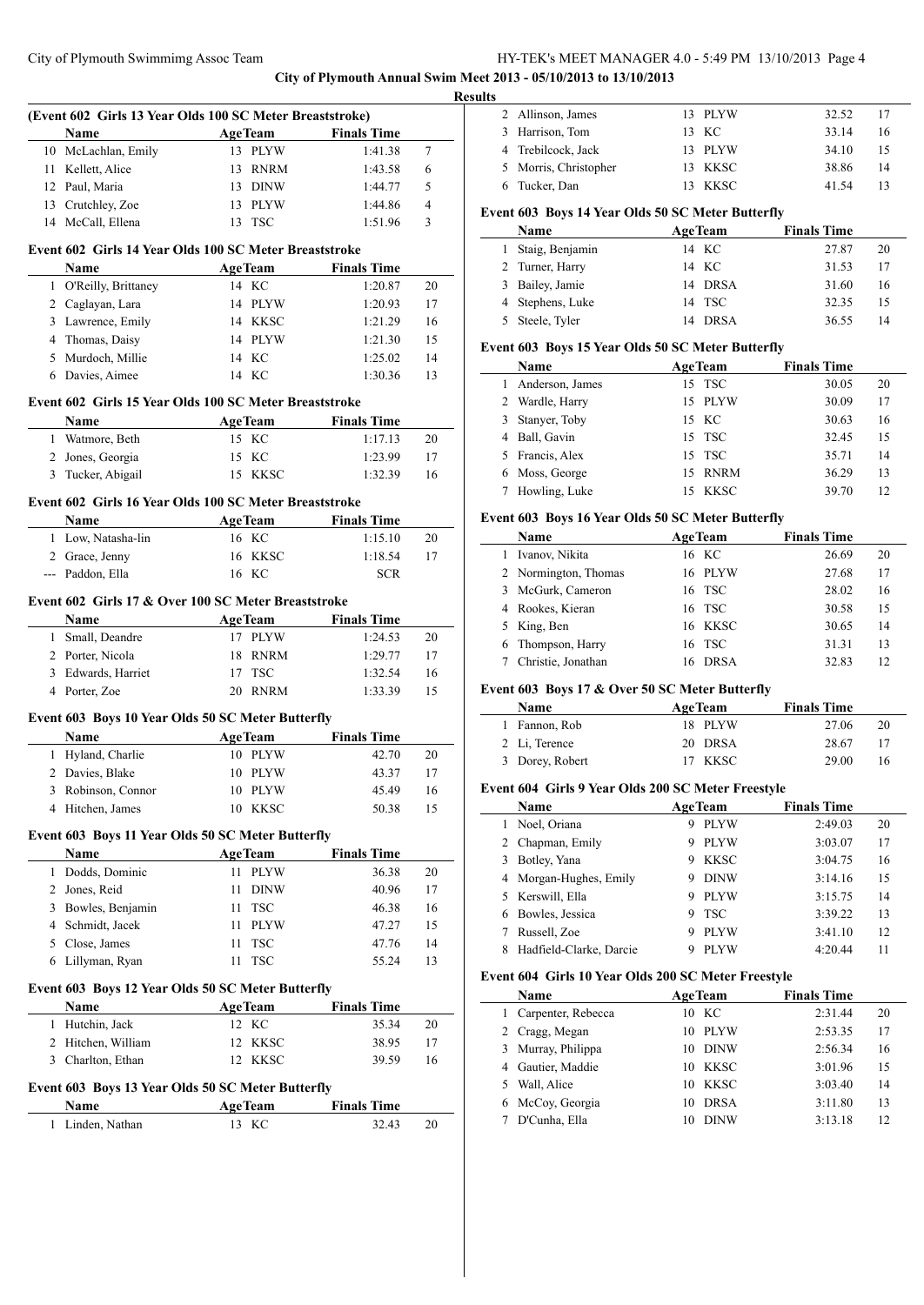**City of Plymouth Annual Swim Meet 2013 - 05/10/2013 to 13/10/2013**

|                | (Event 604 Girls 10 Year Olds 200 SC Meter Freestyle)       |                     |                    |    |
|----------------|-------------------------------------------------------------|---------------------|--------------------|----|
|                | Name                                                        | <b>AgeTeam</b>      | <b>Finals Time</b> |    |
| 8              | Coleman, Jasmin                                             | 10 DRSA             | 3:19.61            | 11 |
| 9              | Stanyer, Ellie                                              | 10 KC               | 3:24.05            | 9  |
| 10             | Trebilcock, Maddie                                          | 10 PLYW             | 3:26.67            | 7  |
|                | Event 604 Girls 11 Year Olds 200 SC Meter Freestyle         |                     |                    |    |
|                | Name                                                        | <b>AgeTeam</b>      | <b>Finals Time</b> |    |
| $\mathbf{1}$   | Adams, Victoria                                             | <b>PLYW</b><br>11 - | 2:29.22            | 20 |
| $\overline{2}$ | Jones, Ella-Louise                                          | 11<br><b>PLYW</b>   | 2:30.83            | 17 |
| 3              | Carne, Elle                                                 | <b>PLYW</b><br>11   | 2:38.90            | 16 |
| 4              | Dolton, Laura                                               | <b>PLYW</b><br>11   | 2:39.68            | 15 |
| 5              | Howard, Lauren                                              | <b>PLYW</b><br>11   | 2:43.64            | 14 |
| 6              | France, Emily                                               | 11<br>TSC           | 2:53.82            | 13 |
| 7              | Steele, Mia                                                 | <b>DRSA</b><br>11   | 2:54.40            | 12 |
| 8              | Pitt, Lucy                                                  | <b>DINW</b><br>11   | 3:02.51            | 11 |
| 9              | Nairn, Ellis                                                | 11 PLYW             | 3:04.69            | 9  |
| 10             | Gath, Molly                                                 | <b>DINW</b><br>11   | 3:06.54            | 7  |
| 11             | White, Maddie                                               | <b>PLYW</b><br>11   | 3:10.15            | 6  |
| 12             | Garland-Tsirka, Thanae                                      | 11<br><b>TSC</b>    | 3:12.50            | 5  |
| 13             | Langman, Ellie                                              | <b>KKSC</b><br>11   | 3:15.15            | 4  |
|                | 14 Lawrence, Rosie                                          | <b>KKSC</b><br>11   | 3:15.32            | 3  |
| 15             | Zaffiro, Tegan                                              | 11<br><b>KKSC</b>   | 3:19.04            | 2  |
| 16             | Murray, Nola                                                | <b>DINW</b><br>11   | 3:22.92            | 1  |
| 17             | Knight, Olivia                                              | 11<br>KKSC          | 3:31.18            |    |
| 18             | Ayres, Alice                                                | 11<br><b>DINW</b>   | 4:52.48            |    |
| $\overline{a}$ | Mumford, Sophie                                             | <b>PLYW</b><br>11   | DQ                 |    |
|                | Event 604 Girls 12 Year Olds 200 SC Meter Freestyle<br>Name | <b>AgeTeam</b>      | <b>Finals Time</b> |    |
| 1              | Bynoe, Kendi                                                | 12 PLYW             | 2:18.04            | 20 |
| 2              | Hession, Lauren                                             | 12 PLYW             | 2:18.78            | 17 |
| 3              | De Jager, Emma                                              | 12 PLYW             | 2:25.20            | 16 |
| 4              | Wood, Sydney                                                | 12 PLYW             | 2:25.90            | 15 |
| 5              | Stewart, Jessica                                            | 12 PLYW             | 2:41.10            | 14 |
| 6              | Smith, Zara                                                 | 12 DINW             | 2:45.61            | 13 |
| 7              | Marles, Maisie                                              | 12 PLYW             | 2:52.38            | 12 |
| 8              | Yeoman, Cara                                                | 12<br><b>KKSC</b>   | 2:56.12            | 11 |
| 9              | Close, Amy                                                  | 12<br><b>DINW</b>   | 2:58.05            | 9  |
|                | 10 Mockridge, Heather                                       | 12 KKSC             | 2:59.57            | 7  |
|                | Event 604 Girls 13 Year Olds 200 SC Meter Freestyle         |                     |                    |    |
|                | Name                                                        | <b>AgeTeam</b>      | <b>Finals Time</b> |    |
| $\mathbf{1}$   | Martin, Georgia                                             | 13 KC               | 2:12.77            | 20 |
| 2              | Burchell, Lucy                                              | 13<br><b>PLYW</b>   | 2:21.85            | 17 |
| 3              | Clemens, Jessamy                                            | <b>TSC</b><br>13    | 2:35.20            | 16 |
| 4              | Lee, Isobel                                                 | <b>KKSC</b><br>13   | 2:35.24            | 15 |
| 5              | Noyce, Becky                                                | <b>KKSC</b><br>13   | 2:35.83            | 14 |
| 6              | Abernethy, Isobel                                           | <b>DRSA</b><br>13   | 2:35.85            | 13 |
| 7              | Christopher, Georgia                                        | <b>PLYW</b><br>13   | 2:37.57            | 12 |
| 8              | Paul, Maria                                                 | <b>DINW</b><br>13   | 2:42.92            | 11 |
| 9              | Francis, Amber                                              | <b>TSC</b><br>13    | 2:46.38            | 9  |
| 10             | Arundel, Gemma                                              | <b>TSC</b><br>13    | 2:50.16            | 7  |
| 11             | Crutchley, Zoe                                              | <b>PLYW</b><br>13   | 2:55.78            | 6  |
| 12             | Kellett, Alice                                              | 13<br><b>RNRM</b>   | 3:07.51            | 5  |
|                | Event 604 Girls 14 Year Olds 200 SC Meter Freestyle         |                     |                    |    |
|                | Name                                                        | <b>AgeTeam</b>      | <b>Finals Time</b> |    |
|                | 1 Kahraman, Defne                                           | 14 PLYW             | 2:15.92            | 20 |
|                |                                                             |                     |                    |    |

| v |                          |    |             |            |    |
|---|--------------------------|----|-------------|------------|----|
|   | 2 Gribble, Rebecca       |    | 14 PLYW     | 2:16.96    | 17 |
| 3 | Murdoch, Millie          |    | 14 KC       | 2:18.75    | 16 |
| 4 | McLaren, Sid             | 14 | PLYW        | 2:19.10    | 15 |
| 5 | Tolliday, Arna           |    | 14 PLYW     | 2:19.29    | 14 |
| 6 | O'Reilly, Brittaney      |    | 14 KC       | 2:21.38    | 13 |
|   | Moore, Victoria          |    | 14 KC       | 2:22.16    | 12 |
| 8 | Hoppins, Skye            | 14 | PLYW        | 2:24.56    | 11 |
| 9 | King, Bethany            | 14 | <b>KKSC</b> | 2:45.39    | 9  |
|   | --- Seabrooke, Nicolette | 14 | <b>PLYW</b> | <b>SCR</b> |    |

## **Event 604 Girls 15 Year Olds 200 SC Meter Freestyle**

| <b>Name</b>         | <b>AgeTeam</b> | <b>Finals Time</b> |    |
|---------------------|----------------|--------------------|----|
| 1 Fairbairn, Corrie | 15 PLYW        | 2:13.78            | 20 |
| 2 Noyce, Emma       | 15 KKSC        | 2:14.11            | 17 |
| 3 Marles, Tait      | 15 PLYW        | 2:14.80            | 16 |
| 4 Want, Katie       | 15 RNRM        | 2:35.29            |    |

## **Event 604 Girls 16 Year Olds 200 SC Meter Freestyle**

| <b>Name</b>          | <b>AgeTeam</b> | <b>Finals Time</b> |    |
|----------------------|----------------|--------------------|----|
| 1 Picillo, Leah      | 16 KC          | 2:11.26            | 20 |
| 2 Carpenter, Jessica | 16 KC          | 2:15.28            | 17 |
| 3 Low, Natasha-lin   | 16 KC          | 2:22.64            | 16 |

#### **Event 604 Girls 17 & Over 200 SC Meter Freestyle**

| <b>Name</b>         | <b>AgeTeam</b> | <b>Finals Time</b> |    |
|---------------------|----------------|--------------------|----|
| 1 White, Polly      | 17 KC          | 2:16.40            | 20 |
| 2 Teague, Elizabeth | 17 TSC         | 2:34.45            |    |

# **Event 605 Boys 9 Year Olds 200 SC Meter IM**

| <b>Name</b>   | <b>AgeTeam</b> | <b>Finals Time</b> |  |
|---------------|----------------|--------------------|--|
| 1 Brew, Jamie | 9 KC           | 3:35.62            |  |

# **Event 605 Boys 10 Year Olds 200 SC Meter IM**

|   | <b>Name</b>        | <b>AgeTeam</b>    | <b>Finals Time</b> |    |
|---|--------------------|-------------------|--------------------|----|
|   | 1 Hyland, Charlie  | PLYW<br>10        | 3:11.61            | 20 |
|   | 2 Davies, Blake    | <b>PLYW</b><br>10 | 3:11.73            | 17 |
| 3 | Close, Ben         | <b>DINW</b><br>10 | 3:12.90            | 16 |
|   | 4 Robinson, Connor | <b>PLYW</b><br>10 | 3:16.38            | 15 |
|   | 5 Prowse, Joshua   | <b>DINW</b><br>10 | 3:37.36            | 14 |
|   | 6 Stewart, Sammy   | KKSC<br>10        | 3:46.66            | 13 |
|   | --- Hitchen, James | KKSC<br>10        | DO                 |    |
|   | --- Craigie, Jack  | <b>DINW</b><br>10 | DO                 |    |

### **Event 605 Boys 11 Year Olds 200 SC Meter IM**

| <b>Name</b><br><b>AgeTeam</b> |         | <b>Finals Time</b> |    |
|-------------------------------|---------|--------------------|----|
| 1 Greenwood, Will             | - PLYW  | 2:55.12            | 20 |
| 2 Dodds, Dominic              | 11 PLYW | 2:59.29            | 17 |
| 3 Haigh, Cole                 | 11 DINW | 3:14.27            | 16 |
| 4 Schmidt, Jacek              | 11 PLYW | 3:20.75            | 15 |
| 5 Close, James                | - TSC   | 3:33.10            | 14 |

#### **Event 605 Boys 12 Year Olds 200 SC Meter IM**

| Name                                        |                    | <b>AgeTeam</b> |                | <b>Finals Time</b> |    |  |  |
|---------------------------------------------|--------------------|----------------|----------------|--------------------|----|--|--|
|                                             | 1 Rayment, Ethan   |                | 12 PLYW        | 2:46.65            | 20 |  |  |
|                                             | 2 Hutchin, Jack    |                | 12 KC          | 2:47.83            | 17 |  |  |
|                                             | 3 Hitchen, William |                | 12 KKSC        | 3:06.49            | 16 |  |  |
|                                             | 4 Sharam, Lewis    |                | 12 KKSC        | 3:19.06            | 15 |  |  |
| Event 605 Boys 13 Year Olds 200 SC Meter IM |                    |                |                |                    |    |  |  |
| Name                                        |                    |                | <b>AgeTeam</b> | <b>Finals Time</b> |    |  |  |

| ташс             | лес геаш | тинав типе |  |
|------------------|----------|------------|--|
| 1 Linden, Nathan | 13 KC    | 2:34.49    |  |